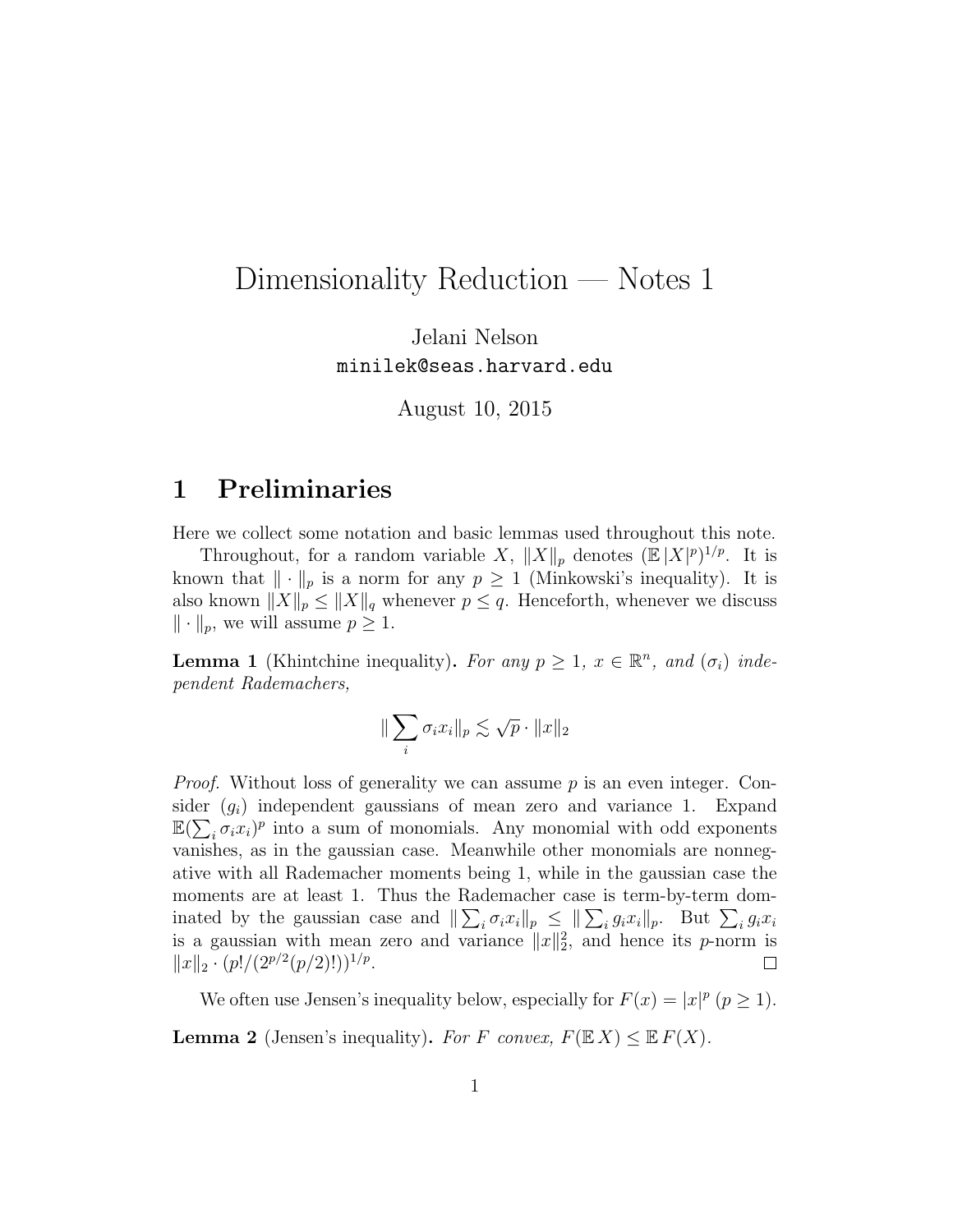Before proving a couple concentration inequalities, we prove a lemma now which lets us freely obtain tail bounds from moment bounds and vice versa (often we prove a moment bound and later invoke a tail bound, or vice versa, without even mentioning any justification).

**Lemma 3.** Let  $Z$  be a scalar random variable. Consider the following statements:

- (1a) There exists  $\sigma > 0$  s.t.  $\forall p \geq 1$ ,  $||Z||_p \leq C_1 \sigma \sqrt{p}$ .
- (1b) There exists  $\sigma > 0$  s.t.  $\forall \lambda > 0$ ,  $\mathbb{P}(|Z| > \lambda) \leq C_2 e^{-C_2' \lambda^2/\sigma^2}$ .
- (2a) There exists  $K > 0$  s.t.  $\forall p \geq 1, ||Z||_p \leq C_3 K p$ .
- (2b) There exists  $K > 0$  s.t.  $\forall \lambda > 0$ ,  $\mathbb{P}(|Z| > \lambda) \leq C_4 e^{-C_4'\lambda/K}$ .
- (3a) There exist  $\sigma, K > 0$  s.t.  $\forall p \geq 1, ||Z||_p \leq C_5(\sigma \sqrt{p} + Kp).$
- (3b) There exist  $\sigma, K > 0$  s.t.  $\forall \lambda > 0$ ,  $\mathbb{P}(|Z| > \lambda) \leq C_6 \left(e^{-C_6'\lambda^2/\sigma^2} +$  $e^{-C'_6\lambda/K}$ ).

Then 1a is equivalent to 1b, 2a is equivalent to 2b, and 3a is equivalent to 3b, where the constants  $C_i, C'_i$  in each case change by at most some absolute constant factor.

Proof. We will show only that 1a is equivalent to 1b; the other cases are argued identically.

To show that 1a implies 1b, by Markov's inequality

$$
\mathbb{P}(Z > \lambda) \leq \lambda^{-p} \cdot \mathbb{E} |Z|^p \leq \left(\frac{C_1^2 \sigma^2}{\lambda^2 p}\right)^{p/2}.
$$

Statement 1b follows by choosing  $p = \max\{1, 2C_1^2\lambda^2/\sigma^2\}.$ 

To show that 1b implies 1a, by integration by parts we have

$$
\mathbb{E}|Z|^p = \int_0^\infty px^{p-1} \, \mathbb{P}(|Z| > \lambda) \, d\lambda \leq 2C_2p \cdot \int_0^\infty px^{p-1} \cdot e^{-C_2' \lambda^2/\sigma^2} \, d\lambda.
$$

The integral on the right hand side is exactly the pth moment of a gaussian random variable with mean zero and variance  $\sigma^2 = \sigma^2/(2C_2')$ . Statement 1a then follows since such a gaussian has *p*-norm  $\Theta(\sigma' \sqrt{p})$ .  $\Box$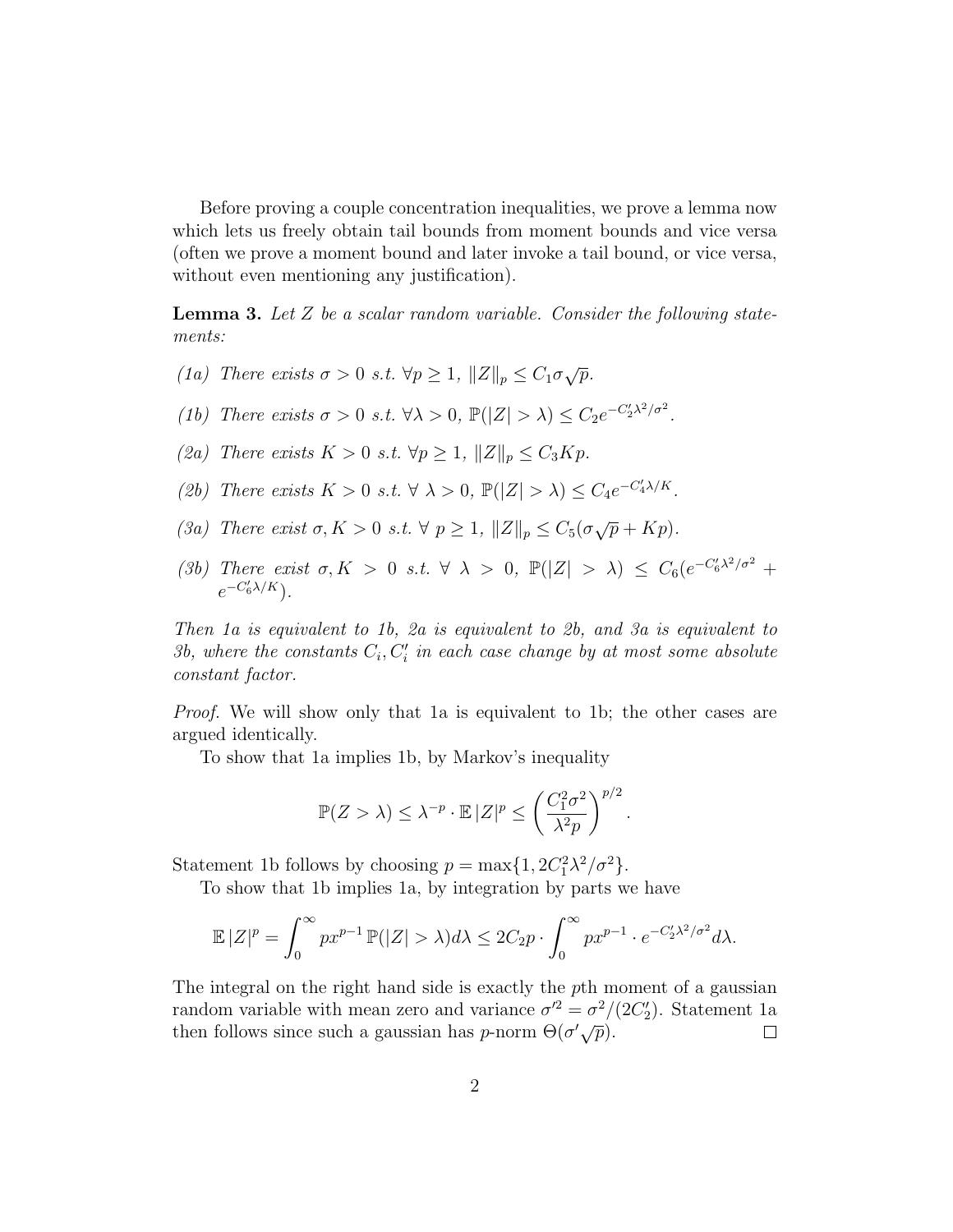Now, the following is a bread-and-butter trick for bounding pth moments of sums of independent random variables. A more general version of this lemma can be found as Lemma 6.3 in [LT91].

**Lemma 4** (Symmetrization / Desymmetrization). Let  $Z_1, \ldots, Z_n$  be independent random variables. Let  $r_1, \ldots, r_n$  be independent Rademachers. Then

$$
\|\sum_{i} Z_i - \mathbb{E}\sum_{i} Z_i\|_p \le 2 \cdot \|\sum_{i} r_i Z_i\|_p \text{ (symmetrization inequality)}
$$

and

$$
(1/2) \cdot ||\sum_{i} r_i (Z_i - \mathbb{E} Z_i)||_p \le ||\sum_{i} Z_i||_p \text{ (desymmetrization inequality)}.
$$

*Proof.* For the first inequality, let  $Y_1, \ldots, Y_n$  be independent of the  $Z_i$  but identically distributed to them. Then

$$
\|\sum_{i} Z_{i} - \mathbb{E}\sum_{i} Z_{i}\|_{p} = \|\sum_{i} Z_{i} - \mathbb{E}\sum_{i} Y_{i}\|_{p}
$$
  
\n
$$
\leq \|\sum_{i} (Z_{i} - Y_{i})\|_{p} \text{ (Jensen)}
$$
  
\n
$$
= \|\sum_{i} r_{i} (Z_{i} - Y_{i})\|_{p}
$$
  
\n
$$
\leq 2 \cdot \|\sum_{i} r_{i} X_{i}\|_{p} \text{ (triangle inequality)}
$$
\n(1)

(1) follows since the  $X_i - Y_i$  are independent across i and symmetric. For the second inequality, let  $Y_i$  be as before. Then

$$
\|\sum_{i} r_i (Z_i - \mathbb{E} Z_i)\|_p = \|\mathbb{E} \sum_{i} r_i (Z_i - Y_i)\|_p
$$
  
\n
$$
\leq \|\sum_{i} r_i (Z_i - Y_i)\|_p \text{ (Jensen)}
$$
  
\n
$$
= \|\sum_{i} (Z_i - Y_i)\|_p
$$
  
\n
$$
\leq 2 \cdot \|\sum_{i} Z_i\|_p \text{ (triangle inequality)}
$$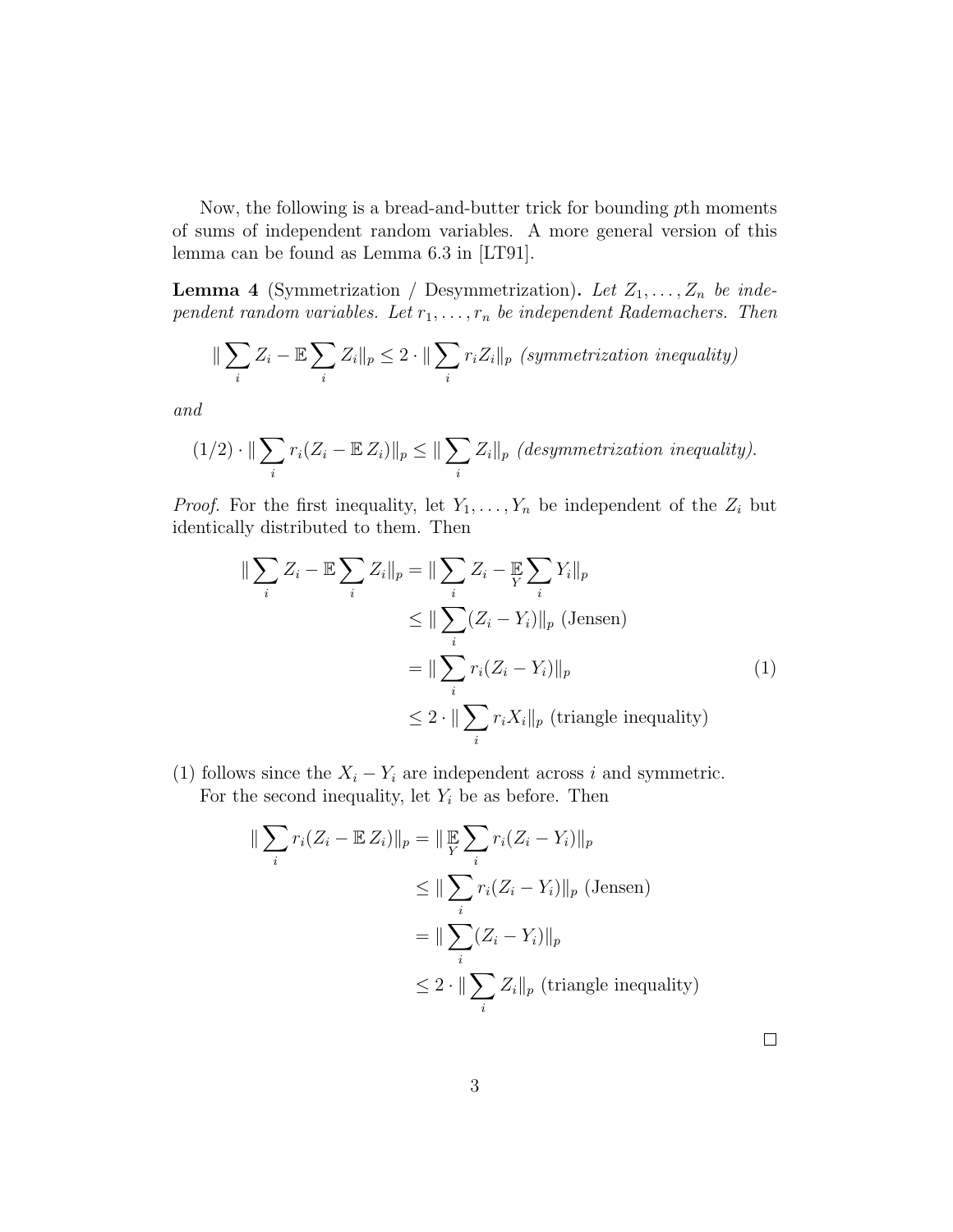**Lemma 5** (Decoupling [dlPnG99]). Let  $x_1, \ldots, x_n$  be independent and mean zero, and  $x'_1, \ldots, x'_n$  identically distributed as the  $x_i$  and independent of them. Then for any  $(a_{i,j})$  and for all  $p \geq 1$ 

$$
\|\sum_{i \neq j} a_{i,j} x_i x_j\|_p \leq 4 \|\sum_{i,j} a_{i,j} x_i x_j'\|_p
$$

*Proof.* Let  $\eta_1, \ldots, \eta_n$  be independent Bernoulli random variables each of expectation 1/2. Then

$$
\|\sum_{i \neq j} a_{i,j} x_i x_j\|_p = 4 \cdot \|\mathbb{E} \sum_{i \neq j} a_{i,j} x_i x_j |\eta_i| |1 - \eta_j| \|_p
$$
  

$$
\leq 4 \cdot \|\sum_{i \neq j} a_{i,j} x_i x_j \eta_i (1 - \eta_j) \|_p \text{ (Jensen)}
$$
 (2)

Hence there must be some fixed vector  $\eta' \in \{0,1\}^n$  which achieves

$$
\|\sum_{i \neq j} a_{i,j} x_i x_j \eta_i (1 - \eta_j)\|_p \le \|\sum_{i \in S} \sum_{j \notin S} a_{i,j} x_i x_j\|_p
$$

where  $S = \{i : \eta'_i = 1\}$ . Let  $x_S$  denote the |S|-dimensional vector corresponding to the  $x_i$  for  $i \in S$ . Then

$$
\|\sum_{i\in S}\sum_{j\notin S}a_{i,j}x_ix_j\|_p = \|\sum_{i\in S}\sum_{j\notin S}a_{i,j}x_ix_j'\|_p
$$
  

$$
= \|\mathop{\mathbb{E}}_{x_S}\mathop{\mathbb{E}}_{x'_S}\sum_{i,j}a_{i,j}x_ix_j'\|_p \ (\mathop{\mathbb{E}} x_i = \mathop{\mathbb{E}} x'_j = 0)
$$
  

$$
\leq \|\sum_{i,j}a_{i,j}x_ix_j'\|_p \ (\text{Jensen})
$$

The following proof of the Hanson-Wright was shared to me by Sjoerd Dirksen (personal communication).

 $\Box$ 

**Theorem 1** (Hanson-Wright inequality [HW71]). For  $\sigma_1, \ldots, \sigma_n$  independent Rademachers and  $A \in \mathbb{R}^{n \times n}$  real and symmetric, for all  $p \geq 1$ 

$$
\|\sigma^T A \sigma - \mathbb{E} \sigma^T A \sigma\|_p \lesssim \sqrt{p} \cdot \|A\|_F + p \cdot \|A\|.
$$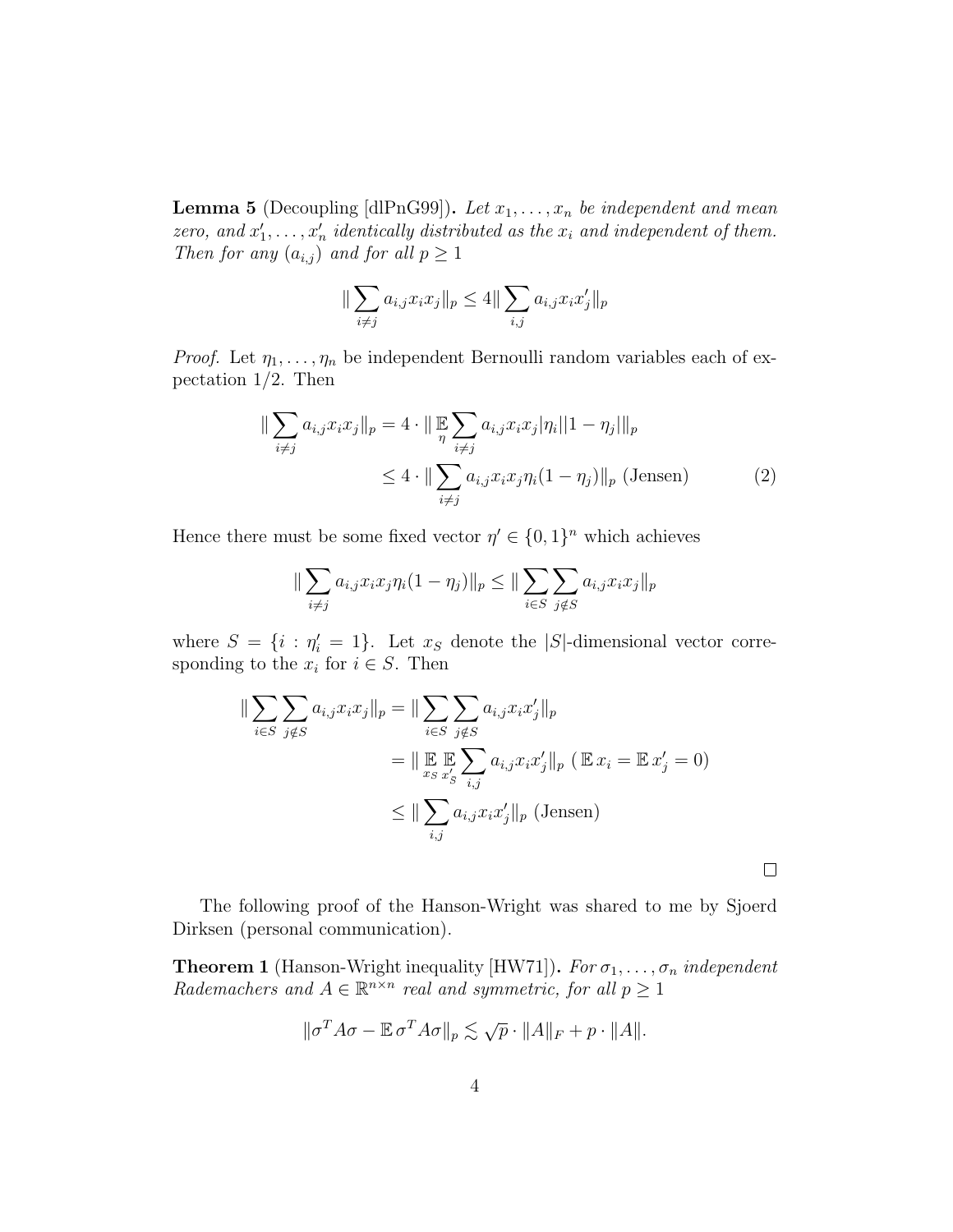*Proof.* Without loss of generality we assume in this proof that  $p \geq 2$  (so that  $p/2 \geq 1$ . Then

$$
\|\sigma^T A \sigma - \mathbb{E} \sigma^T A \sigma\|_p \lesssim \|\sigma^T A \sigma'\|_p \text{ (Lemma 5)}
$$
\n
$$
\qquad (3)
$$

$$
\lesssim \sqrt{p} \cdot || ||Ax||_2 ||_p \text{ (Khintchine)} \tag{4}
$$

$$
= \sqrt{p} \cdot || ||Ax||_2^2 ||_{p/2}^{1/2}
$$
 (5)

$$
\leq \sqrt{p} \cdot |||Ax||_2^2||_p^{1/2}
$$
\n
$$
\leq \sqrt{p} \cdot (||A||_F^2 + ||||Ax||_2^2 - \mathbb{E}||Ax||_2^2||_p)^{1/2} \text{ (triangle inequality)}
$$
\n
$$
\leq \sqrt{p} \cdot ||A||_F + \sqrt{p} \cdot ||||Ax||_2^2 - \mathbb{E}||Ax||_2^2||_p^{1/2}
$$
\n
$$
\leq \sqrt{p} \cdot ||A||_F + \sqrt{p} \cdot ||x^T A^T A x'||_p^{1/2} \text{ (Lemma 5)}
$$
\n
$$
\leq \sqrt{p} \cdot ||A||_F + p^{3/4} \cdot ||||A^T A x||_2||_p^{1/2} \text{ (Khintchine)}
$$
\n
$$
\leq \sqrt{p} \cdot ||A||_F + p^{3/4} \cdot ||A||^{1/2} \cdot ||||Ax||_2||_p^{1/2} \qquad (6)
$$

Writing  $E = || ||Ax||_2 ||_p^{1/2}$  and comparing (4) and (6), we see that for some constant  $C > 0$ ,

$$
E^2 - C p^{1/4} ||A||^{1/2} E - C ||A||_F \le 0.
$$

Thus E must be smaller than the larger root of the above quadratic equation, implying our desired upper bound on  $E^2$ .  $\Box$ 

Remark 1. The "square root trick" in the proof of the Hanson-Wright inequality above is quite handy and can be used to prove several moment inequalities (for example, you will see how to prove the Bernstein inequality with it in tomorrow's lecture). As far as I am aware, the trick was first used in a work of Rudelson [Rud99].

Remark 2. We could have upper bounded Eq. (5) by

$$
\sqrt{p} \cdot ||A||_F + \sqrt{p} \cdot ||||Ax||_2^2 - \mathbb{E} ||Ax||_2^2 ||_{p/2}^{1/2}
$$

by the triangle inequality. Now notice we have bounded the pth central moment of a symmetric quadratic form  $(3)$  by the  $p/2$ th moment also of a symmetric quadratic form. Writing  $p = 2<sup>k</sup>$ , this observation leads to a proof by induction on  $k$ , which was the approach used in  $[DKN10]$ .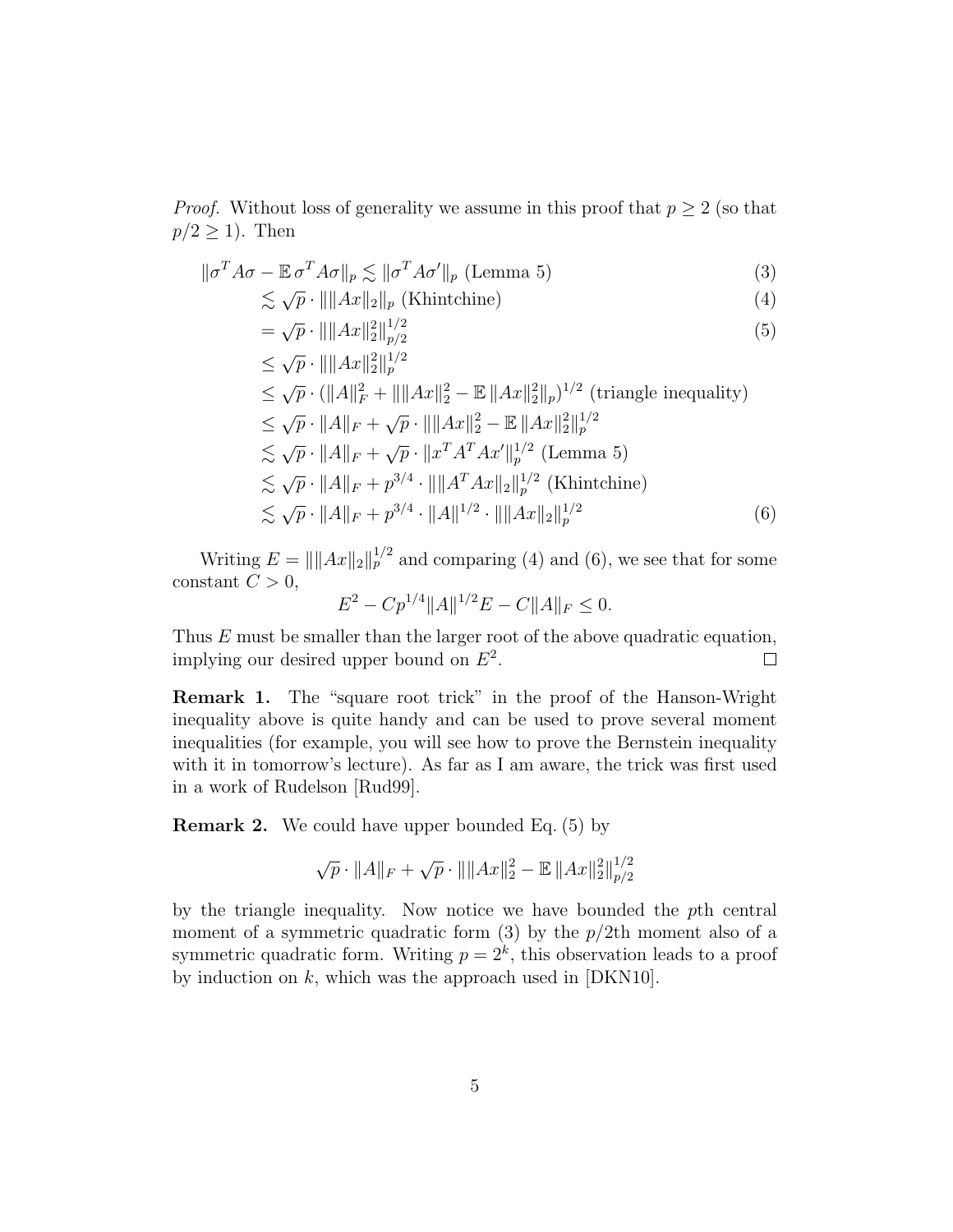#### 2 Johnson-Lindenstrauss (JL) lemma

First we prove the *Distributional JL Lemma (DJL)*.

**Lemma 6.** DJL Lemma For any integer  $n > 1$  and  $\varepsilon, \delta \in (0, 1/2)$ , there exists a distribution  $\mathcal{D}_{\varepsilon,\delta}$  over  $\mathbb{R}^{m\times n}$  for  $m \lesssim \varepsilon^{-2}\log(1/\delta))$  such that for any  $x \in \mathbb{R}^n$  of unit Euclidean norm,

$$
\mathbb{P}_{\Pi \sim \mathcal{D}_{\varepsilon,\delta}}(||\Pi x||_2^2 - 1| > \varepsilon) < \delta
$$

*Proof.* Write  $\Pi_{i,j} = \sigma_{i,j}/\sigma$ √  $\overline{m}$ , where the  $\sigma_{i,j}$  are independent Rademachers. Also overload  $\sigma$  to mean these Rademachers arranged as a vector of length  $mn$ , by concatenating rows of  $\Pi$ . Note then

$$
\|\Pi x\|_2^2 = \|A_x \sigma\|_2^2
$$

where

$$
A_x = \frac{1}{\sqrt{m}} \cdot \begin{bmatrix} -x^T - 0 & \cdots & 0 \\ 0 & -x^T - \cdots & 0 \\ \vdots & \vdots & & \vdots \\ 0 & 0 & \cdots & -x^T - \end{bmatrix} . \tag{7}
$$

Thus

$$
\mathbb{P}(|||\Pi x||_2^2 - 1| > \varepsilon) = \mathbb{P}(|||A_x \sigma||_2^2 - \mathbb{E}||A_x \sigma||_2^2| > \varepsilon),
$$

where we see that the right-hand side is readily handled by the Hanson-Wright inequality Theorem 1 with  $A = A_x^T A_x$ . Now observe A is a blockdiagonal matrix with each block equaling  $(1/m)xx^T$ , and thus  $||A|| = ||x||_2^2/m =$  $1/m$ . We also have  $||A||_F^2 = 1/m$ . Thus Hanson-Wright yields

$$
\mathbb{P}(|||\Pi x||_2^2 - 1| > \varepsilon) \lesssim e^{-C\varepsilon^2 m} + e^{-C\varepsilon m},
$$

which for  $\varepsilon < 1$  is at most  $\delta$  for  $m \gtrsim \varepsilon^{-2} \log(1/\delta)$ .

The following is what is usually referred to as the Johnson-Lindenstrauss  $J(L)$  lemma [JL84]. In this note we typically refer to it as the *Metric* JL lemma (or MJL) to distinguish it from DJL above. At some points we simply say JL instead of DJL or MJL, but the version meant will be understood from context.

 $\Box$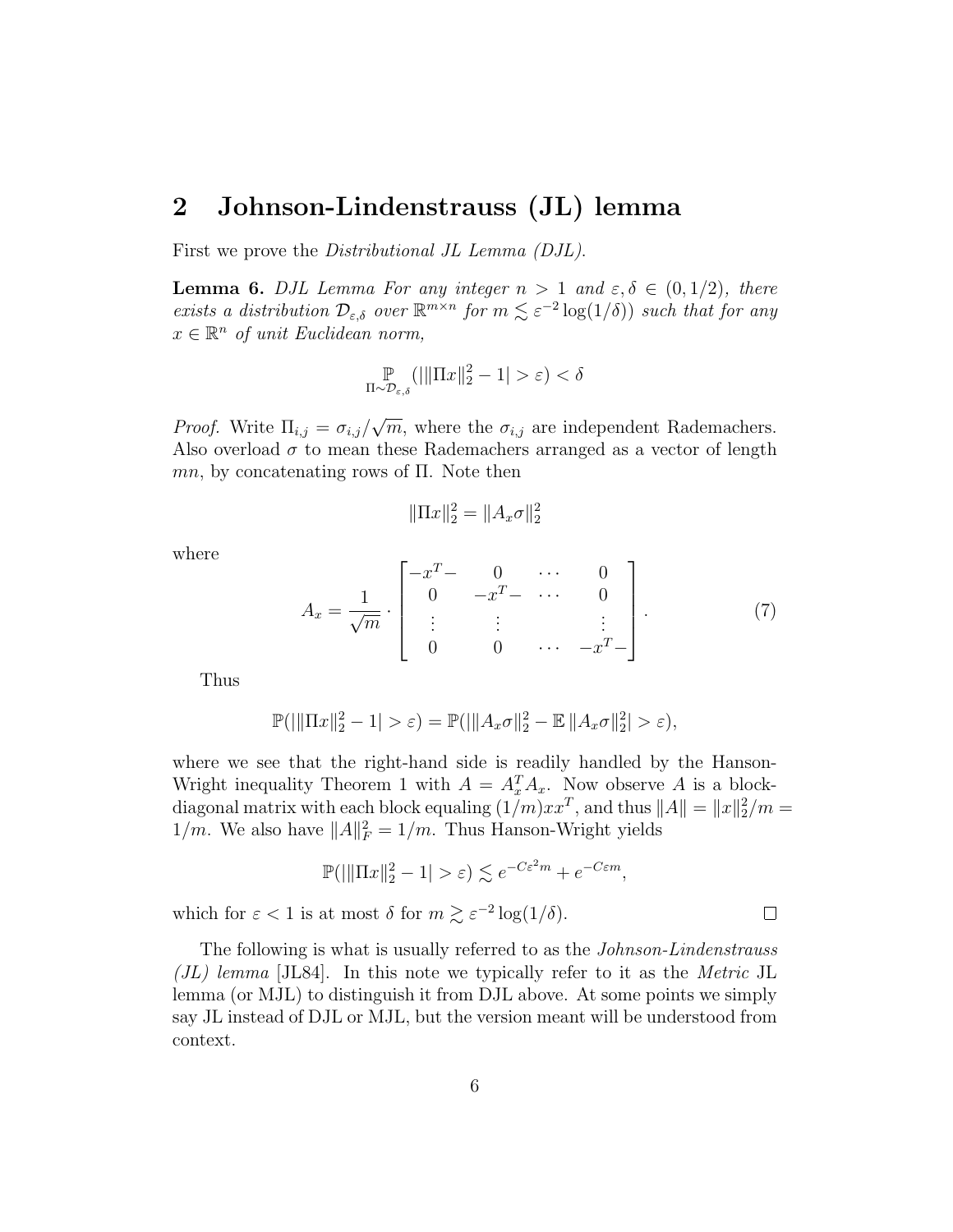Corollary 1 (Metric JL lemma (MJL)). For any  $X = \{x_1, \ldots, x_N\} \subset \mathbb{R}^n$ and  $0 < \varepsilon < 1/2$ , there exists  $f: X \to \mathbb{R}^m$  for  $m = O(\varepsilon^{-2} \log N)$  such that for all  $1 \leq i < j \leq N$ ,

$$
(1 - \varepsilon) \|x_i - x_j\|_2 \le \|f(x_i) - f(x_j)\|_2 \le (1 + \varepsilon) \|x_i - x_j\|_2.
$$
 (8)

*Proof.* Let  $\mathcal{D}_{\varepsilon,\delta}$  be as in DJL with  $\delta < 1/{N \choose 2}$ . Consider a random f, where  $f(x) = \Pi x$  for  $\Pi$  drawn from  $\mathcal{D}_{\varepsilon,\delta}$ . By DJL, each vector of the form  $(x_i$  $x_j$ )/ $||x_i - x_j||_2$  has its norm preserved up to  $1 + \varepsilon$  with probability strictly larger than  $1-1/{N \choose 2}$ . Thus by a union bound over all  $i, j$ , all such vectors are preserved with positive probability, showing existence of the desired f.  $\Box$ 

#### 2.1 Example application:  $k$ -means clustering

In the k-means clustering problem the input consists of  $x_1, \ldots, x_N \in \mathbb{R}^n$  and a positive integer k, and the goal is to output some partition  $P$  of  $[n]$  into k disjoint subsets  $P_1, \ldots, P_k$  as well as some  $y = (y_1, \ldots, y_k) \in (\mathbb{R}^n)^k$  (the  $y_i$ need not be equal to any of the  $x_i$  and can be chosen arbitrarily) so as to minimize the cost function

$$
cost_{\mathcal{P},y}(x_1,\ldots,x_N) = \sum_{j=1}^k \sum_{i \in P_j} ||x_i - y_j||_2^2.
$$

That is, the  $x_i$  are clustered into k clusters according to  $P$ , and the cost of a given clustering is the sum of squared Euclidean distances to the cluster centers (the  $y_j$ 's).

Unfortunately finding the optimal clustering for  $k$ -means is NP-hard, however efficient approximation algorithms do exist which find a clusterings that are close to optimal.

It is easy to show, e.g. by taking the gradient of the cost function, that for a fixed partition  $P$  of  $[n]$ , the optimal choice of cluster centers y for that given P is the one where, for the  $P_j$  of positive size,  $y_j = (1/|P_j|) \cdot \sum_{i \in P_j} x_i$ . Thus we can restrict our attention to just optimizing over  $P$ . For a set of input points X, we let  $cost_{\mathcal{P}}(X)$  denote

$$
\inf_{y} \underset{\mathcal{P}, y}{cost(X)}.
$$

**Lemma 7.** Let the input points to k-means be  $X = \{x_1, \ldots, x_n\}$ . Then for any  $0 < \varepsilon < 1/2$ , if  $f: X \to \mathbb{R}^m$  is such that

$$
\forall i, j \ (1 - \varepsilon) \|x_i - x_j\|_2^2 \le \|f(x_i) - f(x_j)\|_2^2 \le (1 + \varepsilon) \|x_i - x_j\|_2^2
$$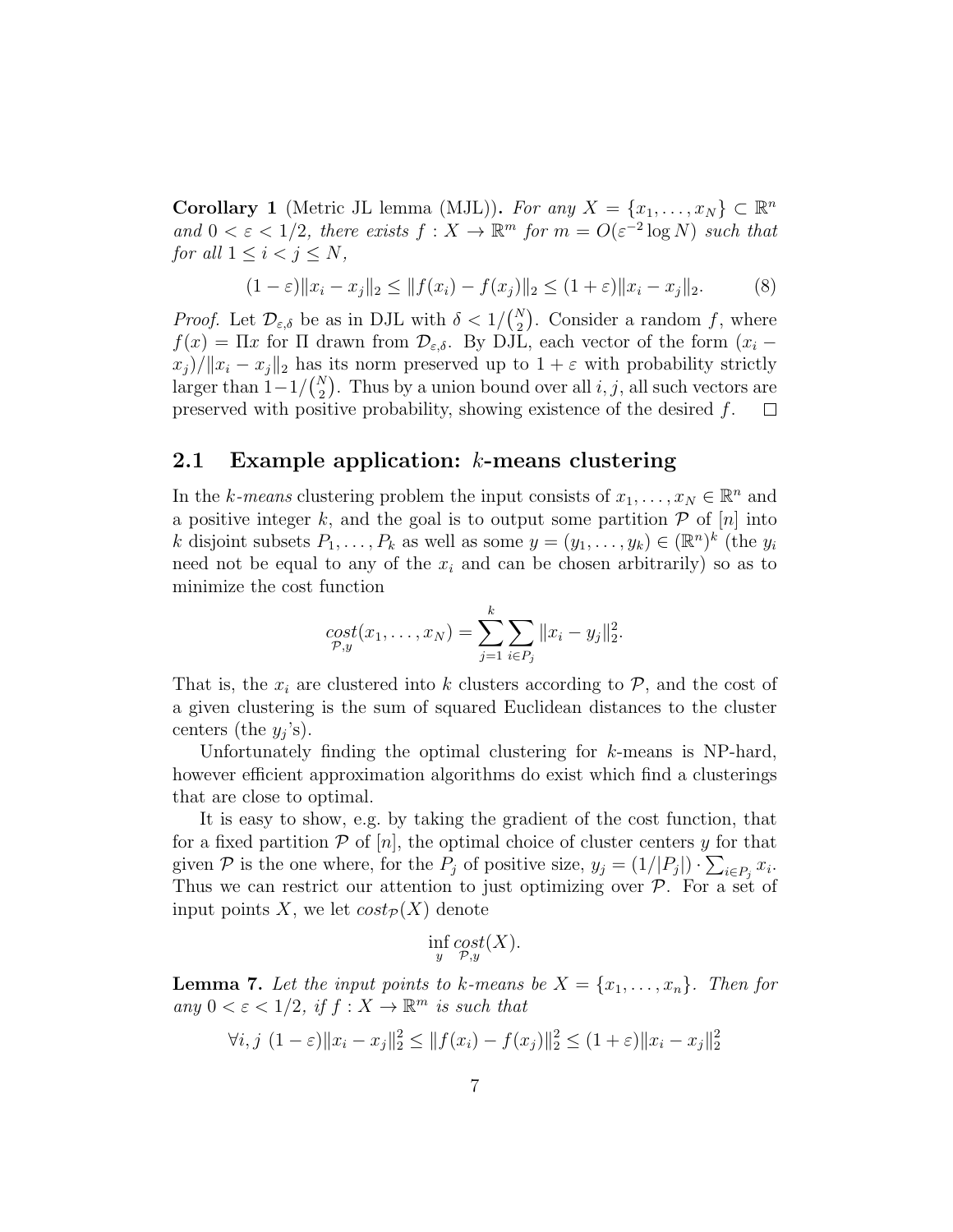then for  $\hat{\mathcal{P}}$  a  $\gamma$ -approximate optimal clustering for  $f(X)$  and  $\mathcal{P}^*$  an optimal *clustering for*  $X$ *, it holds that* 

$$
\operatorname*{cost}_{\hat{\mathcal{P}}} (X) \le \gamma \cdot \left( \frac{1+\varepsilon}{1-\varepsilon} \right) \cdot \operatorname*{cost}_{\mathcal{P}^*} (X).
$$

*Proof.* Fix a partition  $P$  of  $[n]$  and write  $P = (P_1, \ldots, P_k)$ . Then

$$
cost(X) = \sum_{j \in [k]} \sum_{i \in P_j} ||x_i - \frac{1}{|P_j|} \sum_{i' \in P_j} x_{i'}||_2^2
$$
  
= 
$$
\sum_{j \in [k]} \frac{1}{|P_j|} \sum_{i \in P_j} \left( \sum_{i' \in P_j} ||x_i||_2^2 - 2\langle x_i, \sum_{i' \in P_j} x_{i'} \rangle + ||\sum_{i' \in P_j} x_{i'}||_2^2 \right)
$$
  
= 
$$
\sum_{j \in [k]} \frac{1}{|P_j|} \sum_{i \in P_j} \sum_{i' \in P_j} \left( \frac{||x_i||_2^2 + ||x_{i'}||_2^2}{2} - \langle x_i, x_{i'} \rangle \right)
$$
  
= 
$$
\sum_{j \in [k]} \frac{1}{2|P_j|} \sum_{i \in P_j} \sum_{i' \in P_j} ||x_i - x_{i'}||_2^2
$$

Thus if  $f$  satisfies the condition of the lemma, then

$$
(1-\varepsilon)\cosh(X)\le \cosh(f(X))\le (1+\varepsilon)\cosh(X)
$$

for all partitions  $P$  simultaneously. Thus we have

$$
(1-\varepsilon)\cosh(X) \le \cosh(f(X)) \le \gamma \cdot \cosh(f(X)) \le \gamma \cdot (1+\varepsilon)\cosh(X).
$$

The lemma follows by comparing the right hand side with the left.

 $\Box$ 

### References

- [DKN10] Ilias Diakonikolas, Daniel M. Kane, and Jelani Nelson. Bounded independence fools degree-2 threshold functions. In 51th Annual IEEE Symposium on Foundations of Computer Science (FOCS), pages 11–20, 2010.
- [dlPnG99] Victor de la Peña and Evarist Giné. Decoupling: From dependence to independence. Probability and its Applications. Springer-Verlag, New York, 1999.